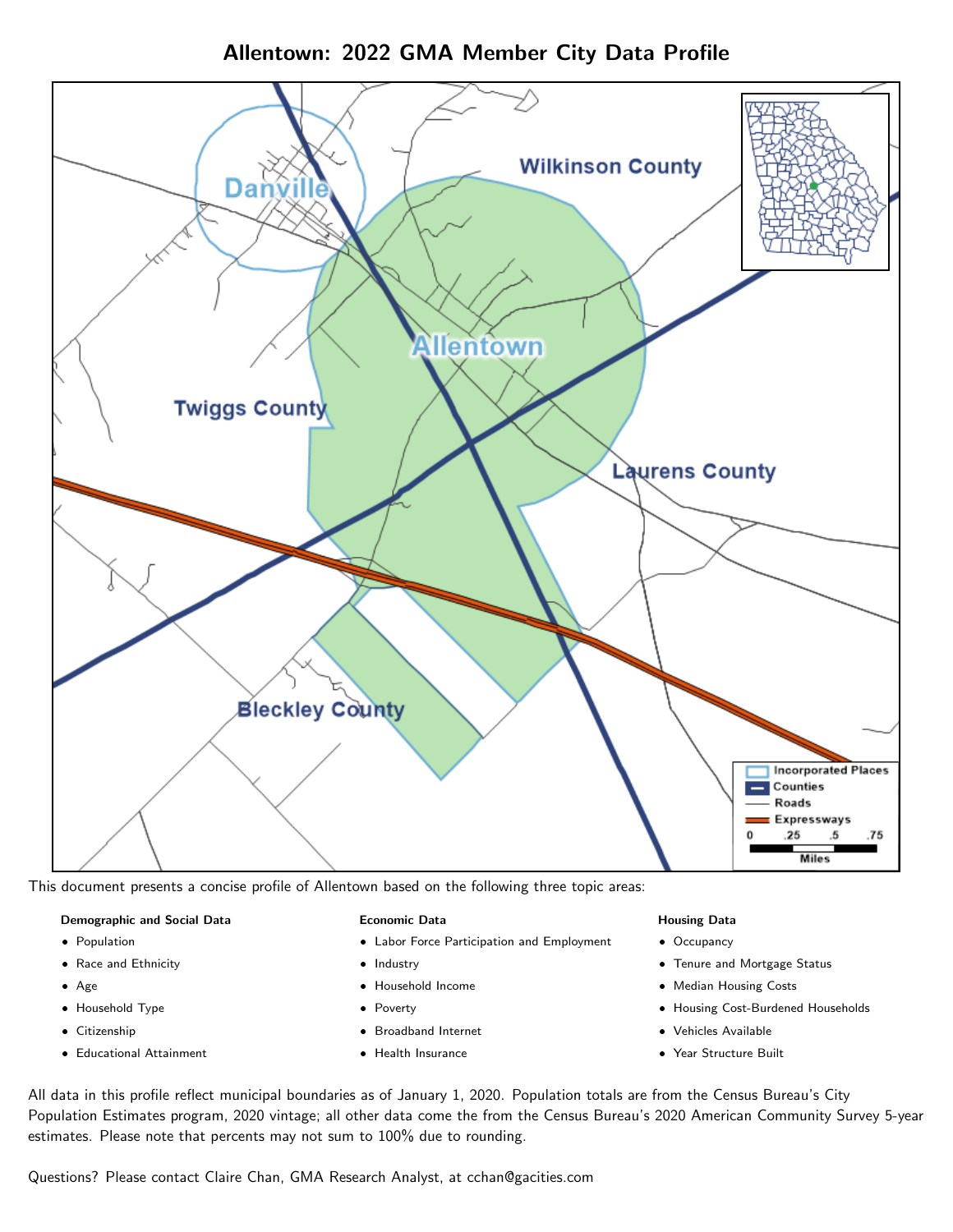# Allentown: Demographic and Social



Age



**Citizenship** 

# Native Born 100%

Race and Ethnicity



Source: U.S. Census Bureau, City Population Estimates, 2020 vintage Source: American Community Survey, 2020 5-year estimates, table B03002



Source: American Community Survey, 2020 5-year estimates, table B01001 Source: American Community Survey, 2020 5-year estimates, table B11001

#### Educational Attainment



Source: American Community Survey, 2020 5-year estimates, table B05002 Source: American Community Survey, 2020 5-year estimates, table B15002

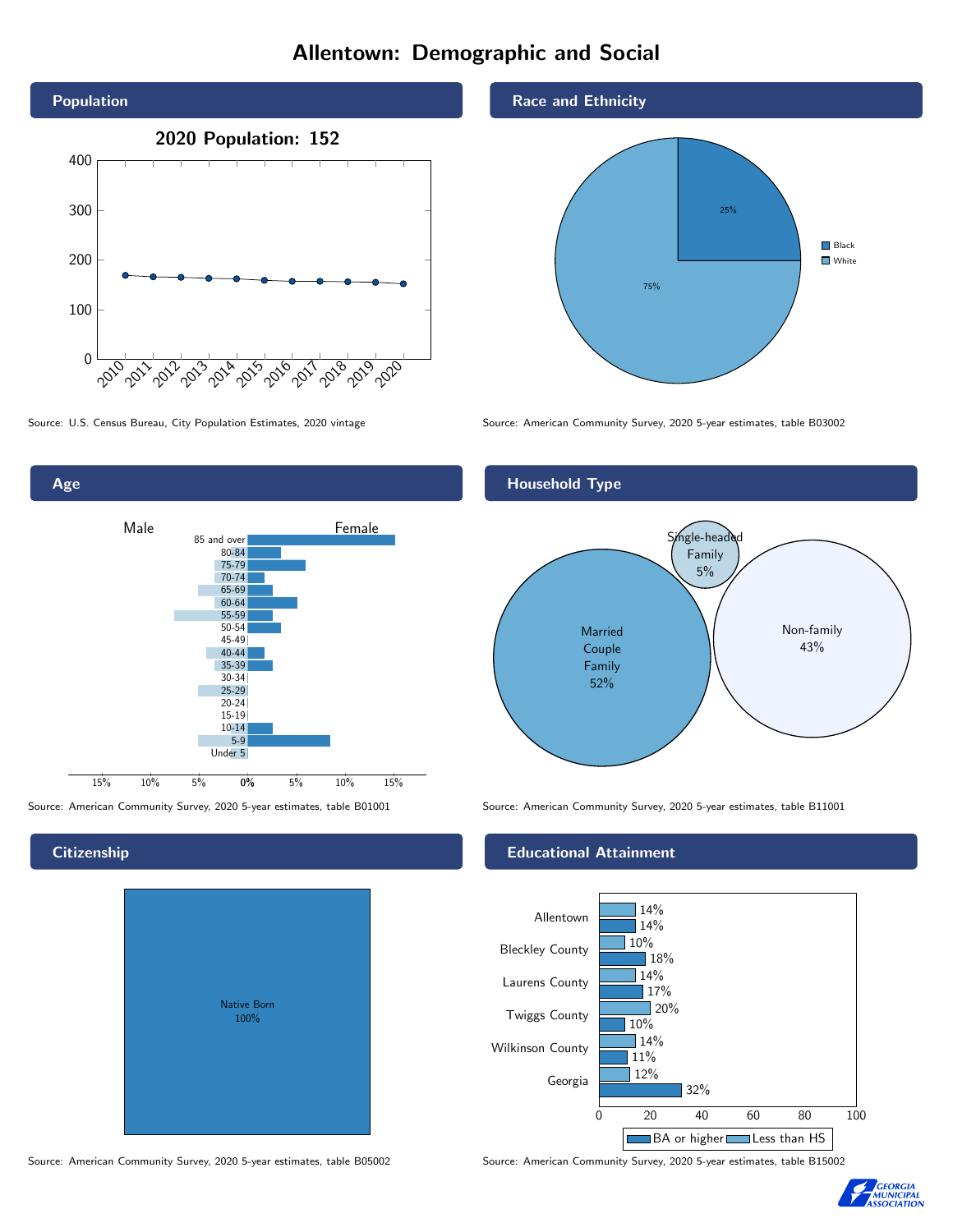# Allentown: Economic







Source: American Community Survey, 2020 5-year estimates, table B23001 Note: Unemployment rate is based upon the civilian labor force.

## Household Income



Source: American Community Survey, 2020 5-year estimates, tables B19013 and B19025 Source: American Community Survey, 2020 5-year estimates, table B17010



Source: American Community Survey, 2020 5-year estimates, table B28002 Source: American Community Survey, 2020 5-year estimates, table B18135

#### Industry

| Agriculture, forestry, fishing and hunting, and mining      | $0\%$ |
|-------------------------------------------------------------|-------|
| Construction                                                | 7%    |
| Manufacturing                                               | 4%    |
| <b>Wholesale Trade</b>                                      | $0\%$ |
| Retail Trade                                                | 26%   |
| Transportation and warehousing, and utilities               | $0\%$ |
| Information                                                 | $0\%$ |
| Finance and insurance, real estate, rental, leasing         | 7%    |
| Professional, scientific, mgt, administrative, waste mgt    | 22%   |
| Educational services, and health care and social assistance | 30%   |
| Arts, entertainment, recreation, accommodation, food        | $0\%$ |
| service                                                     |       |
| Other services, except public administration                | $4\%$ |
| Public administration                                       | $0\%$ |

Source: American Community Survey, 2020 5-year estimates, table C24030

#### Poverty



#### Health Insurance